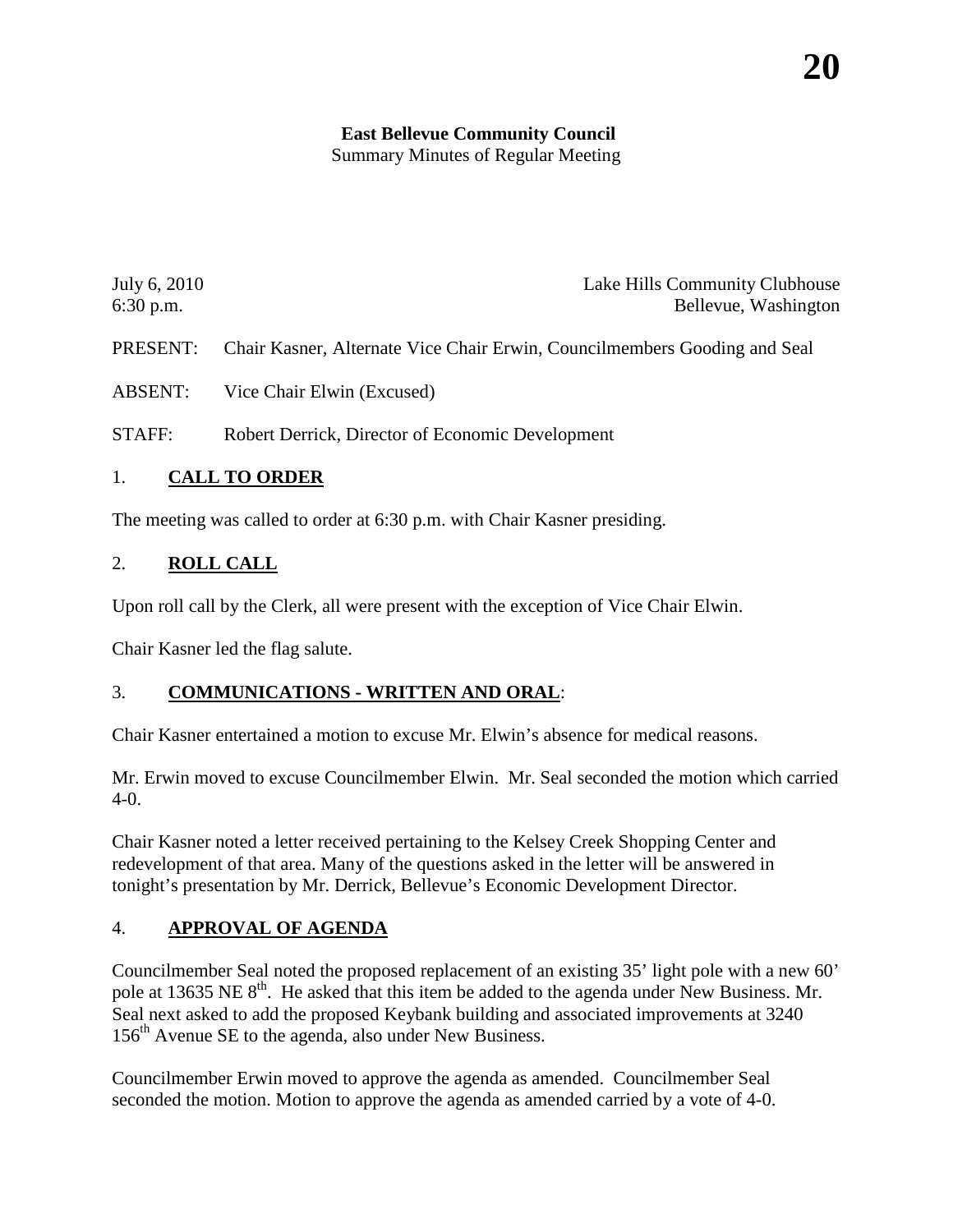#### 5. **PUBLIC HEARING** None.

6. **RESOLUTIONS** None.

### 7. **REPORTS OF CITY COUNCIL, BOARDS, AND COMMISSIONS**: None.

### 8. **DEPARTMENT REPORTS**:

#### (a) Economic Development in East Bellevue

Mr. Robert Derrick introduced himself, providing a brief history of his professional background and the creation of the Office of Economic Development. The department's goals are to promote revenue streams and physical development in the City, shape what the City feels and looks like, and, enhance/maintain the quality of life within Bellevue. He noted that the City's quality of life and quality of community underpin Bellevue's long term economic growth.

Mr. Derrick stated his Department's focus to fill space (office, retail, industrial) with successful businesses. He stated, due to the recent economic downturn, the difficulties in achieving/maintaining low vacancy rates. He described the current programs in place that assure businesses succeed in the long term and their interaction with outside agencies engaged in similar endeavors.

He reported on current economic conditions in Bellevue, noting declining neighborhood shopping centers, vacant office and retail space, and the decline in residential sales. He stated, not withstanding, there are still many businesses that are moving into or expanding in Bellevue. He stated Bellevue's unemployment rate is 6.7%, lower than that of the County or State.

Councilmember Seal stated Bellevue's advantage of newer building stock. He asked the current population of Bellevue. Mr. Derrick replied that the current population is about 122,000. The daytime population in Bellevue swells to 143,000.

Chair Kasner asked if a residential occupancy number existed. Mr. Derrick responded that he would check with staff and get back to Council. He stated one source of commercial data is local real estate offices.

Chair Kasner, bringing discussion back to East Bellevue, asked about gas station closures within Community Council area. Mr. Derrick noted the disappearance of gas stations throughout the region, not just Bellevue.

Mr. Derrick continued the presentation, explaining the impact of the current economic decline on auto dealerships and possible rezoning for Bellevue's auto row to accommodate different uses.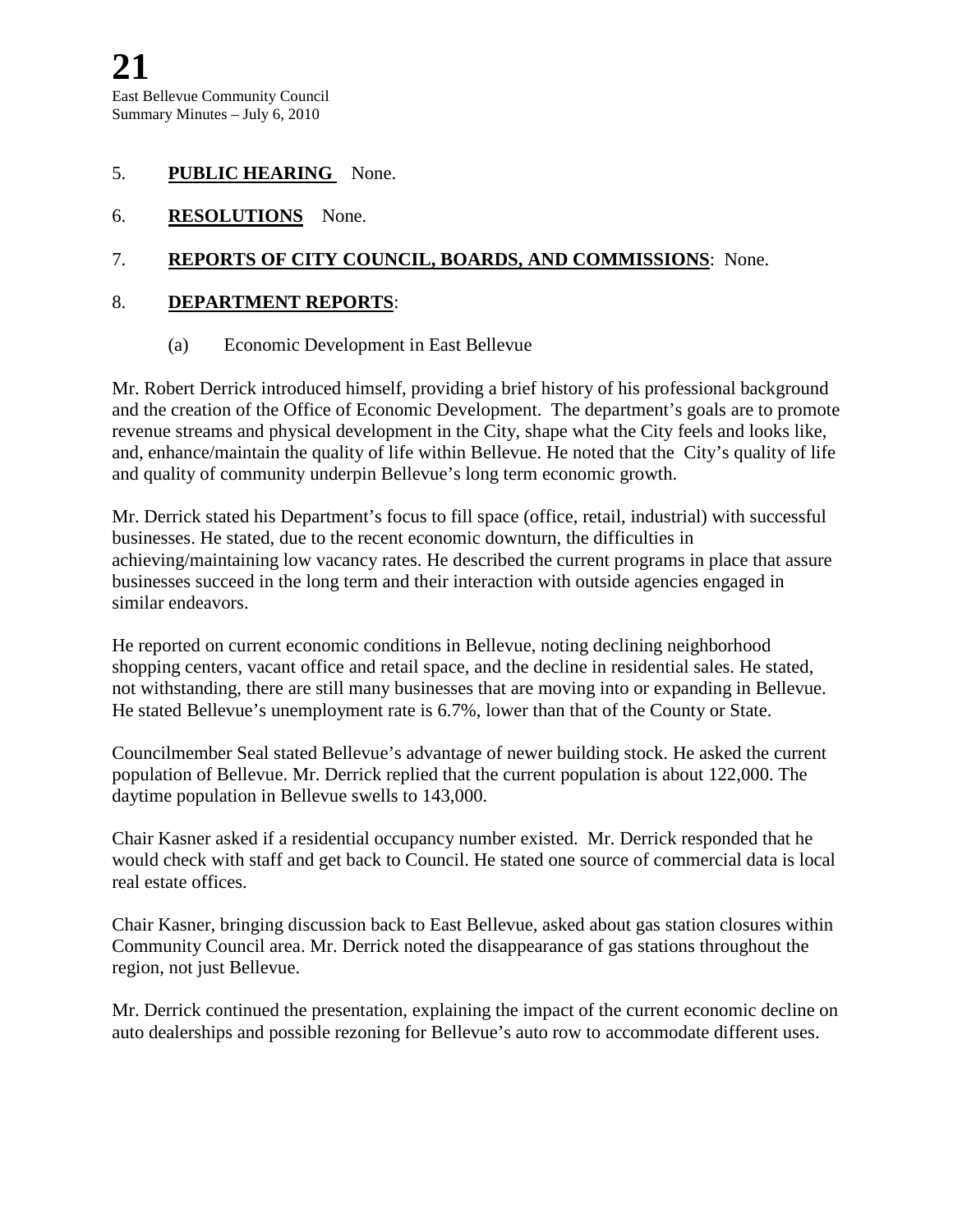Mr. Derrick stated the Lake Hills Shopping Center is under construction. He noted that the Library is slated to move into its new location in the next few months. Bank of America at that location remains a stumbling block with negotiations currently stalled.

Chair Kasner questioned if a commercial plan for the East Bellevue area exists. Mr. Derrick responded, stating the area's commercial plan is piecemealed. But, the City is gearing up for a big planning effort related to the I-90 corridor and eight small retail centers, two of which are located in the East Bellevue area.

Chair Kasner questioned the status of the Kelsey Creek Center. Mr. Derrick stated that Costco intends to buy its way out of its current lease. Part of that buyout agreement is the culvert replacement in accordance with terms of the recently adopted rezone. He provided some additional information related to the proposed redevelopment timetable.

Mr. Derrick offered to provide the Community Council with the Office of Economic Development's Strategic Plan and the 2008 Annual Report.

(b) Kingto Short Plat Application

Chair Kasner noted the written report in Council's packet.

Councilmember Seal reported on his site visit to the area in question, stating it is located at almost the end of the stream. He stated the lots appear to be fairly flat and that he has no objections to the proposal.

- 9. **COMMITTEE REPORTS**: None.
- 10. **UNFINISHED BUSINESS**: None.

## 11. **NEW BUSINESS**:

(a) Verizon Application for Light Pole Replacement at 13635 NE  $8<sup>th</sup>$  Street

Councilmember Seal requested application details from staff.

(b) Keybank Application at  $3240\,156^{\text{th}}$  Avenue SE

Councilmember Seal questioned regulations related to use of property and removal of fuel tanks.

Ms. Murphy informed Council that this topic is slated for their August meeting with Planner Mike Upston providing a brief report.

## 12. **CONTINUED COMMUNICATIONS**: